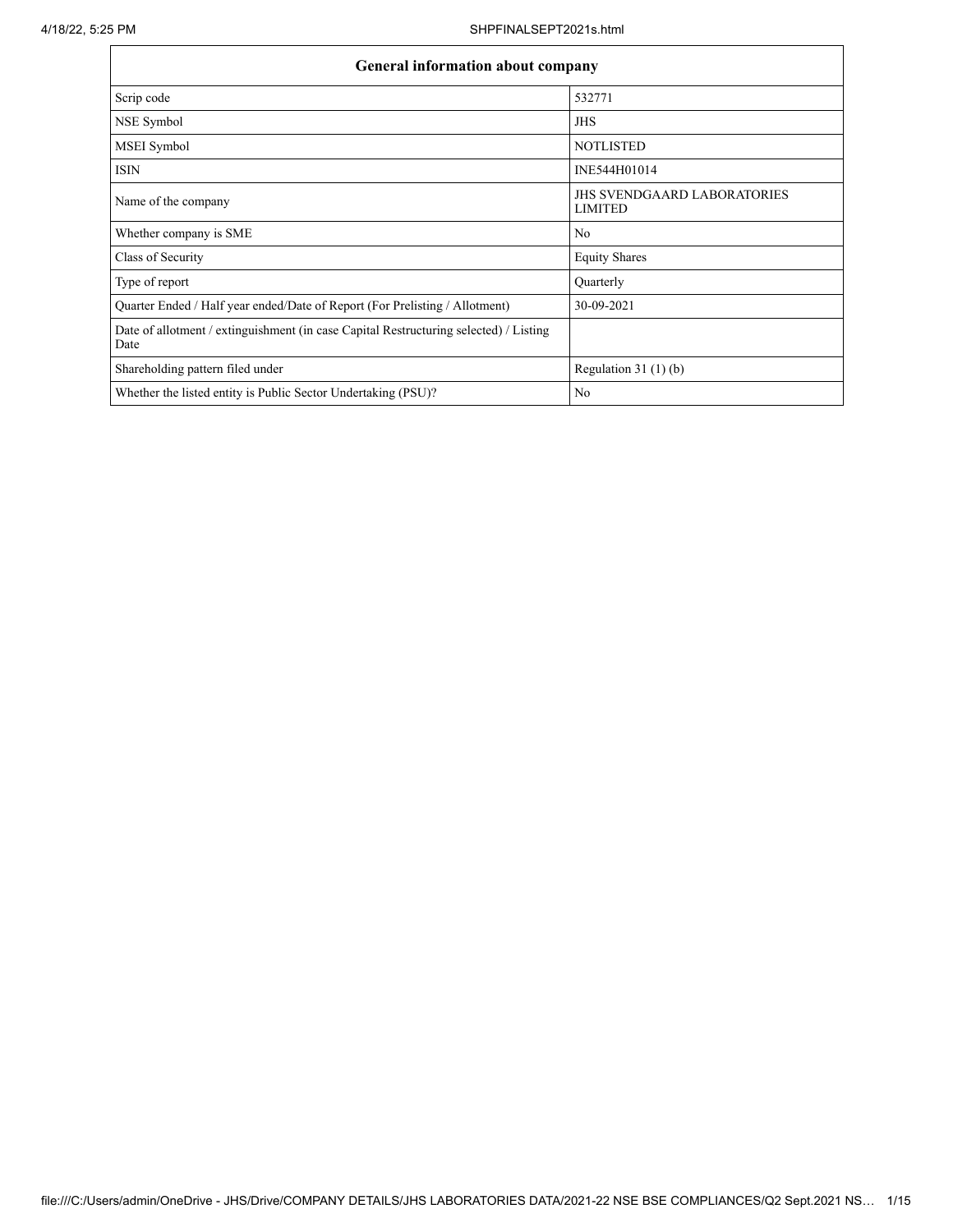|                | <b>Declaration</b>                                                                        |                |                                |                       |                             |  |  |  |  |  |  |  |
|----------------|-------------------------------------------------------------------------------------------|----------------|--------------------------------|-----------------------|-----------------------------|--|--|--|--|--|--|--|
| Sr.<br>No.     | Particular                                                                                | Yes/No         | Promoter and<br>Promoter Group | Public<br>shareholder | Non Promoter-<br>Non Public |  |  |  |  |  |  |  |
| $\mathbf{1}$   | Whether the Listed Entity has issued any partly paid up shares?                           | No             | N <sub>0</sub>                 | N <sub>0</sub>        | N <sub>0</sub>              |  |  |  |  |  |  |  |
| $\overline{2}$ | Whether the Listed Entity has issued any Convertible Securities<br>ີ                      | No             | No                             | N <sub>0</sub>        | N <sub>0</sub>              |  |  |  |  |  |  |  |
| 3              | Whether the Listed Entity has issued any Warrants?                                        | Yes            | <b>Yes</b>                     | No                    | N <sub>0</sub>              |  |  |  |  |  |  |  |
| 4              | Whether the Listed Entity has any shares against which<br>depository receipts are issued? | No             | No                             | No                    | No                          |  |  |  |  |  |  |  |
| 5              | Whether the Listed Entity has any shares in locked-in?                                    | Yes            | Yes                            | Yes                   | No                          |  |  |  |  |  |  |  |
| 6              | Whether any shares held by promoters are pledge or otherwise<br>encumbered?               | No             | No                             |                       |                             |  |  |  |  |  |  |  |
| $\overline{7}$ | Whether company has equity shares with differential voting<br>rights?                     | N <sub>0</sub> | No                             | N <sub>0</sub>        | No                          |  |  |  |  |  |  |  |
| 8              | Whether the listed entity has any significant beneficial owner?                           | No             |                                |                       |                             |  |  |  |  |  |  |  |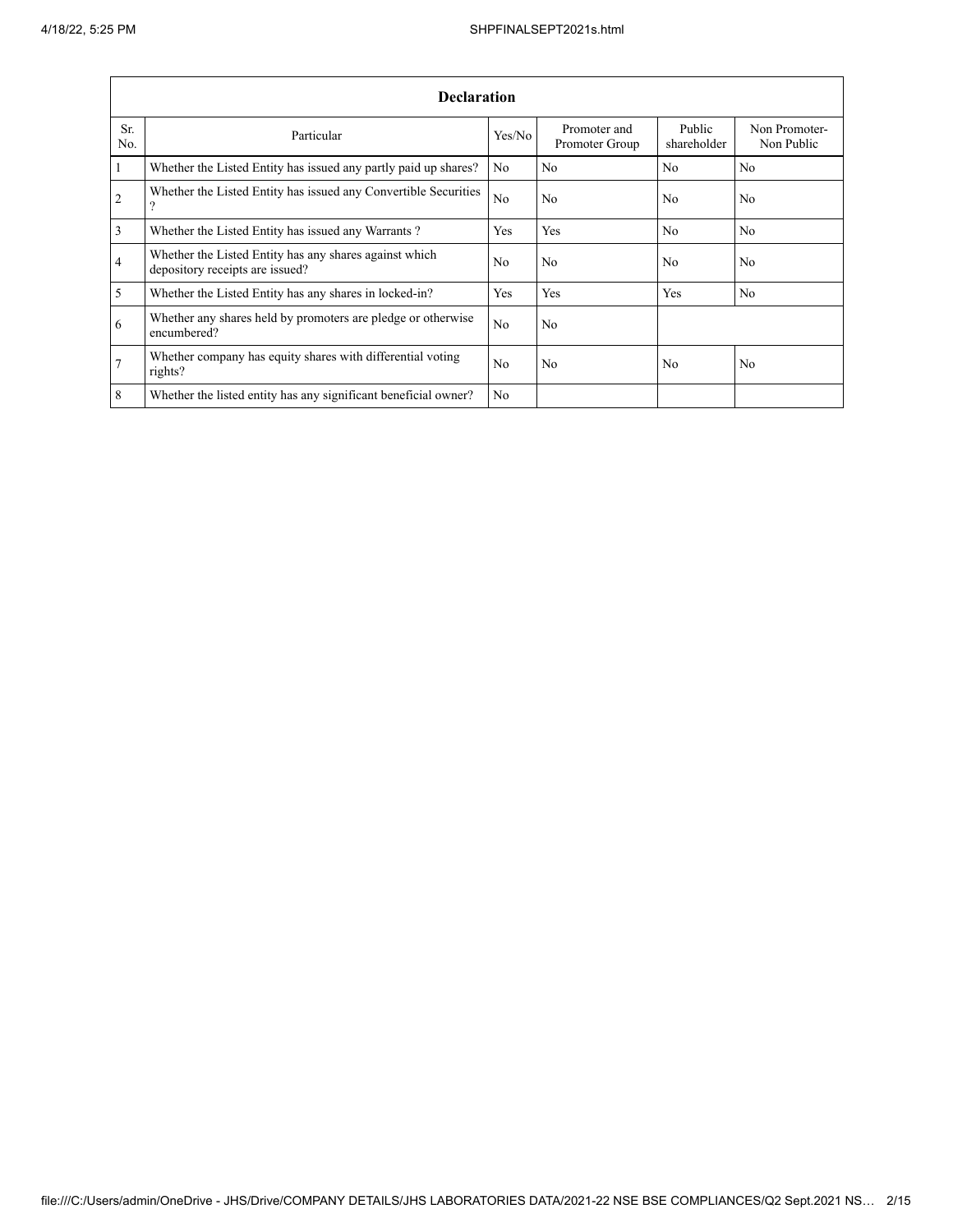|                 | Category<br>Nos. Of                       | No. of<br>fully paid  | No. Of<br>Partly<br>paid-up | No. Of<br>shares      | Total nos.<br>shares     | Shareholding as a<br>% of total no. of | Number of Voting Rights held in each<br>class of securities (IX) |                           |               |          |                                   |
|-----------------|-------------------------------------------|-----------------------|-----------------------------|-----------------------|--------------------------|----------------------------------------|------------------------------------------------------------------|---------------------------|---------------|----------|-----------------------------------|
| Category<br>(I) | of<br>shareholder                         | shareholders<br>(III) | up equity                   | equity                | underlying<br>Depository | held (VII)                             | shares (calculated<br>as per SCRR,                               | No of Voting (XIV) Rights |               |          | Total as a<br>$%$ of<br>$(A+B+C)$ |
|                 | (II)                                      |                       | shares<br>held (IV)         | shares<br>held<br>(V) | Receipts<br>(VI)         | $= (IV) +$<br>$(V)$ + $(VI)$           | 1957) (VIII) As a<br>% of $(A+B+C2)$                             | Class eg:<br>X            | Class<br>eg:y | Total    |                                   |
| (A)             | Promoter<br>&<br>Promoter<br>Group        | $\overline{4}$        | 26897988                    | $\overline{0}$        | $\mathbf{0}$             | 26897988                               | 41.77                                                            | 26897988                  |               | 26897988 | 41.77                             |
| (B)             | Public                                    | 25369                 | 37502477                    | $\theta$              | $\theta$                 | 37502477                               | 58.23                                                            | 37502477                  |               | 37502477 | 58.23                             |
| (C)             | Non<br>Promoter-<br>Non Public            |                       |                             |                       |                          |                                        |                                                                  |                           |               |          |                                   |
| (C1)            | <b>Shares</b><br>underlying<br><b>DRs</b> |                       |                             |                       |                          |                                        |                                                                  |                           |               |          |                                   |
| (C2)            | Shares held<br>by<br>Employee<br>Trusts   |                       |                             |                       |                          |                                        |                                                                  |                           |               |          |                                   |
|                 | Total                                     | 25373                 | 64400465                    | $\mathbf{0}$          | $\theta$                 | 64400465                               | 100                                                              | 64400465                  |               | 64400465 | 100                               |

## **Table I - Summary Statement holding of specified securities**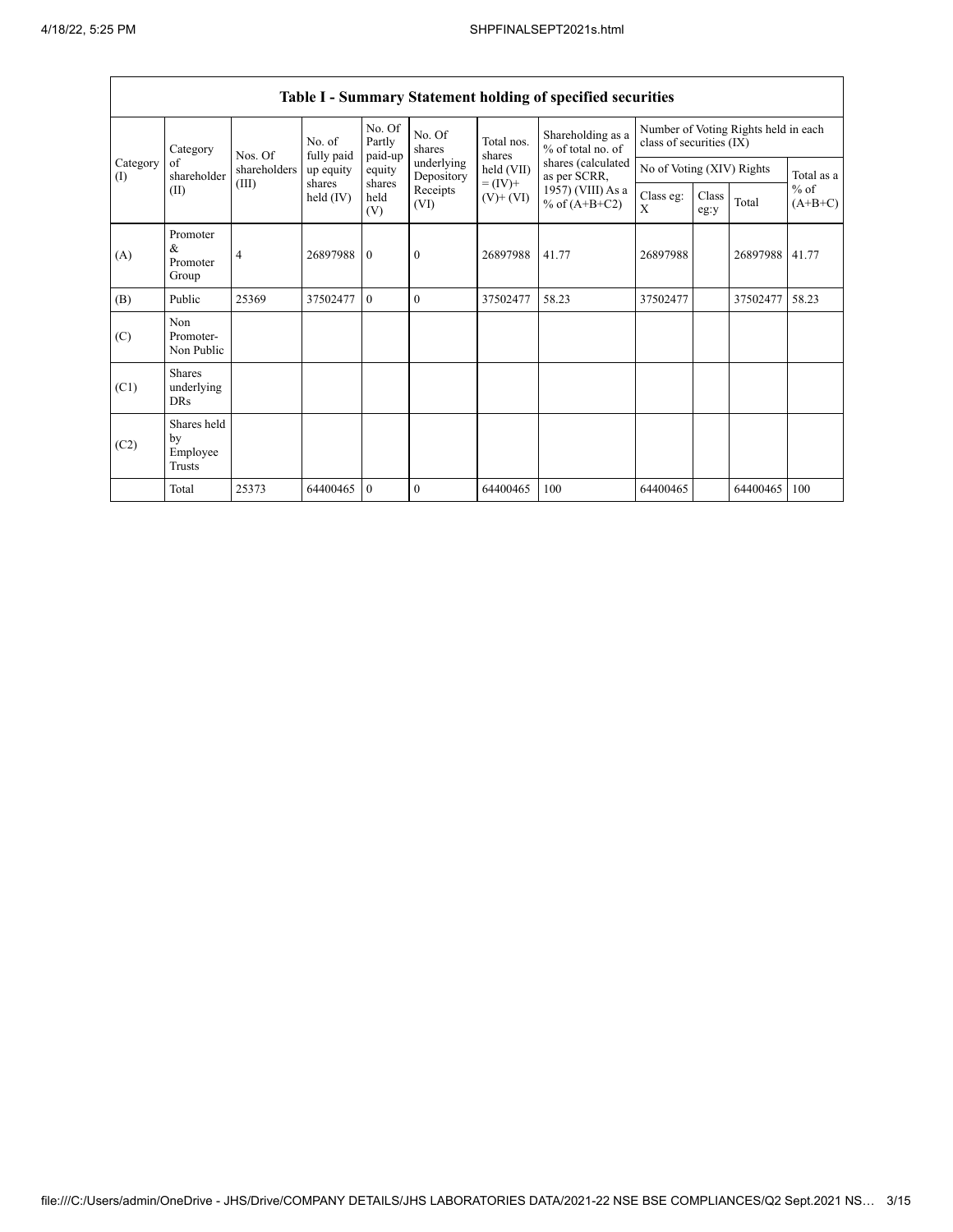|          |                                                                                                                                   |                                    |                                                  |                                                                                         | Table I - Summary Statement holding of specified securities |                                                                                           |                                        |                                                         |                                                                               |          |                                       |
|----------|-----------------------------------------------------------------------------------------------------------------------------------|------------------------------------|--------------------------------------------------|-----------------------------------------------------------------------------------------|-------------------------------------------------------------|-------------------------------------------------------------------------------------------|----------------------------------------|---------------------------------------------------------|-------------------------------------------------------------------------------|----------|---------------------------------------|
| Category | No. Of<br><b>Shares</b><br>Category<br>Underlying<br>of<br>Outstanding<br>shareholder<br>convertible<br>(II)<br>securities<br>(X) |                                    |                                                  | No. of<br>Shares<br>Underlying                                                          | No. Of Shares<br>Underlying<br>Outstanding<br>convertible   | Shareholding, as a<br>% assuming full<br>conversion of<br>convertible<br>securities (as a | Number of<br>Locked in shares<br>(XII) |                                                         | Number of<br><b>Shares</b><br>pledged or<br>otherwise<br>encumbered<br>(XIII) |          | Number of<br>equity shares<br>held in |
| (1)      |                                                                                                                                   | Outstanding<br>Warrants<br>$(X_i)$ | securities and<br>No. Of<br>Warrants (Xi)<br>(a) | percentage of<br>diluted share<br>capital) (XI)=<br>$(VII)+(X)$ As a %<br>of $(A+B+C2)$ | No. (a)                                                     | As a<br>$%$ of<br>total<br>Shares<br>held<br>(b)                                          | No.<br>(a)                             | As a<br>$%$ of<br>total<br><b>Shares</b><br>held<br>(b) | dematerialized<br>form $(XIV)$                                                |          |                                       |
| (A)      | Promoter<br>&<br>Promoter<br>Group                                                                                                | $\mathbf{0}$                       | 500000                                           | 500000                                                                                  | 42.22                                                       | 11750000                                                                                  | 43.68                                  |                                                         |                                                                               | 26897988 |                                       |
| (B)      | Public                                                                                                                            | $\theta$                           | $\theta$                                         | $\theta$                                                                                | 57.78                                                       | 3500000                                                                                   | 9.33                                   |                                                         |                                                                               | 37487770 |                                       |
| (C)      | Non<br>Promoter-<br>Non Public                                                                                                    |                                    |                                                  |                                                                                         |                                                             |                                                                                           |                                        |                                                         |                                                                               |          |                                       |
| (C1)     | <b>Shares</b><br>underlying<br><b>DRs</b>                                                                                         |                                    |                                                  |                                                                                         |                                                             |                                                                                           |                                        |                                                         |                                                                               |          |                                       |
| (C2)     | Shares held<br>by<br>Employee<br>Trusts                                                                                           |                                    |                                                  |                                                                                         |                                                             |                                                                                           |                                        |                                                         |                                                                               |          |                                       |
|          | Total                                                                                                                             | $\mathbf{0}$                       | 500000                                           | 500000                                                                                  | 100                                                         | 15250000 53.01                                                                            |                                        |                                                         |                                                                               | 64385758 |                                       |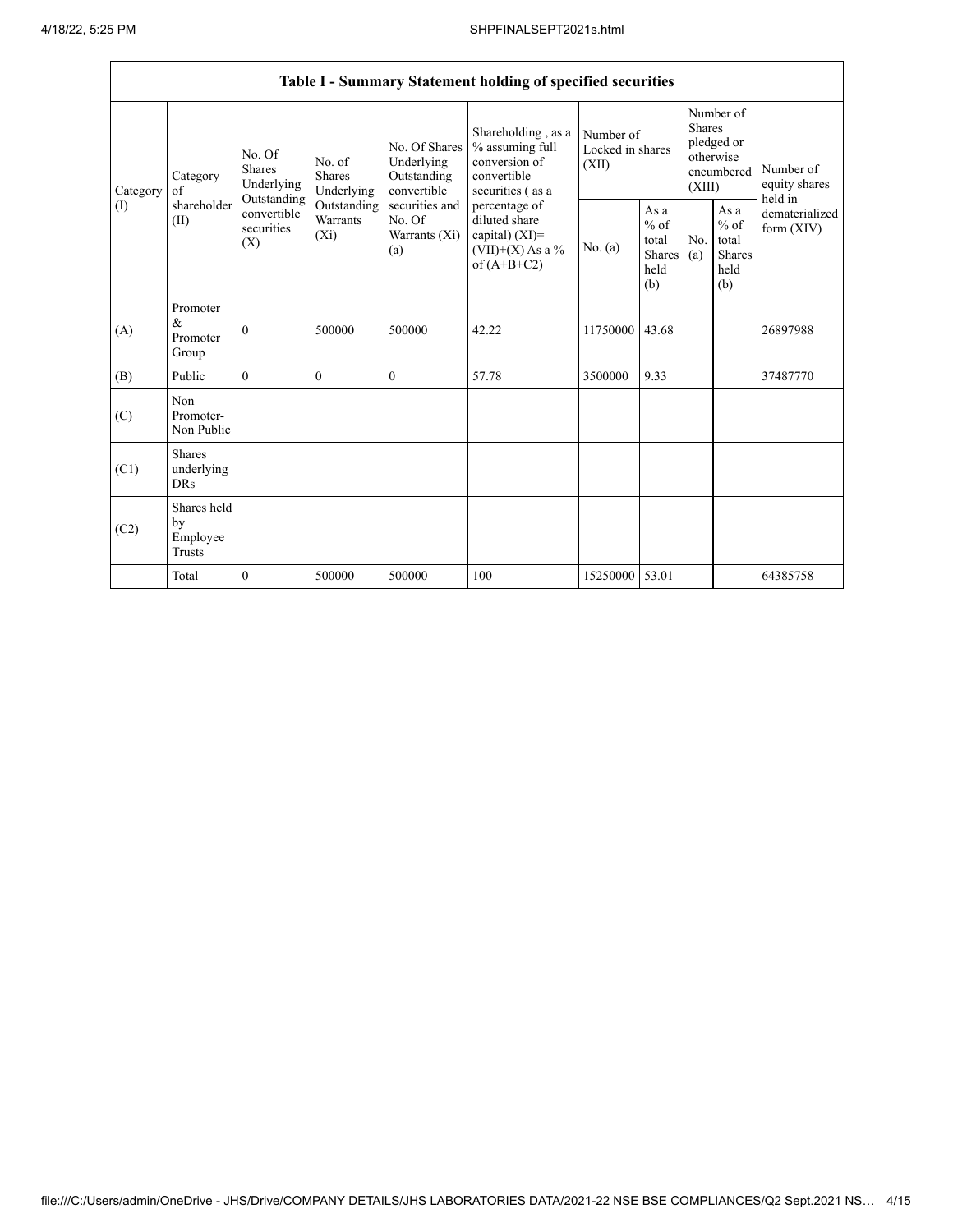|                                                                                                | Table II - Statement showing shareholding pattern of the Promoter and Promoter Group                                |                          |                                             |                                 |                                    |                             |                                                  |                                                                  |               |                |                           |
|------------------------------------------------------------------------------------------------|---------------------------------------------------------------------------------------------------------------------|--------------------------|---------------------------------------------|---------------------------------|------------------------------------|-----------------------------|--------------------------------------------------|------------------------------------------------------------------|---------------|----------------|---------------------------|
|                                                                                                |                                                                                                                     |                          |                                             | No.<br>Of<br>Partly             | No. Of                             | Total nos.                  | Shareholding<br>as a % of<br>total no. of        | Number of Voting Rights held in each<br>class of securities (IX) |               |                |                           |
| Sr.                                                                                            | Category &<br>Name of the<br>Shareholders (I)                                                                       | Nos. Of<br>shareholders  | No. of<br>fully paid<br>up equity<br>shares | paid-<br>up                     | shares<br>underlying<br>Depository | shares<br>held<br>$(VII) =$ | shares<br>(calculated<br>as per                  | No of Voting (XIV) Rights                                        |               |                | Total<br>as a %<br>of     |
|                                                                                                |                                                                                                                     | (III)                    | held $(IV)$                                 | equity<br>shares<br>held<br>(V) | Receipts<br>(VI)                   | $(IV)+$<br>$(V)$ + $(VI)$   | SCRR,<br>1957) (VIII)<br>As a % of<br>$(A+B+C2)$ | Class eg:<br>Χ                                                   | Class<br>eg:y | Total          | Total<br>Voting<br>rights |
| A                                                                                              | Table II - Statement showing shareholding pattern of the Promoter and Promoter Group                                |                          |                                             |                                 |                                    |                             |                                                  |                                                                  |               |                |                           |
| (1)                                                                                            | Indian                                                                                                              |                          |                                             |                                 |                                    |                             |                                                  |                                                                  |               |                |                           |
| (a)                                                                                            | Individuals/Hindu<br>undivided Family                                                                               | $\overline{\mathcal{L}}$ | 26897988                                    |                                 |                                    | 26897988                    | 41.77                                            | 26897988                                                         |               | 26897988       | 41.77                     |
| Sub-Total<br>(A)(1)                                                                            |                                                                                                                     | 4                        | 26897988                                    |                                 |                                    | 26897988                    | 41.77                                            | 26897988                                                         |               | 26897988       | 41.77                     |
| (2)                                                                                            | Foreign                                                                                                             |                          |                                             |                                 |                                    |                             |                                                  |                                                                  |               |                |                           |
| Total<br>Shareholding<br>of Promoter<br>and<br>Promoter<br>Group $(A)=$<br>$(A)(1)+(A)$<br>(2) |                                                                                                                     | 4                        | 26897988                                    |                                 |                                    | 26897988 41.77              |                                                  | 26897988                                                         |               | 26897988       | 41.77                     |
| B                                                                                              | Table III - Statement showing shareholding pattern of the Public shareholder                                        |                          |                                             |                                 |                                    |                             |                                                  |                                                                  |               |                |                           |
| (1)                                                                                            | Institutions                                                                                                        |                          |                                             |                                 |                                    |                             |                                                  |                                                                  |               |                |                           |
| (e)                                                                                            | Foreign Portfolio<br>Investors                                                                                      | $\mathbf{1}$             | 755                                         |                                 |                                    | 755                         | $\boldsymbol{0}$                                 | 755                                                              |               | 755            | $\boldsymbol{0}$          |
| Sub-Total<br>(B)(1)                                                                            |                                                                                                                     | 1                        | 755                                         |                                 |                                    | 755                         | $\boldsymbol{0}$                                 | 755                                                              |               | 755            | $\boldsymbol{0}$          |
| (3)                                                                                            | Non-institutions                                                                                                    |                          |                                             |                                 |                                    |                             |                                                  |                                                                  |               |                |                           |
| (a(i))                                                                                         | Individuals -<br>i.Individual<br>shareholders<br>holding nominal<br>share capital up<br>to Rs. 2 lakhs.             | 24775                    | 15922275                                    |                                 |                                    | 15922275                    | 24.72                                            | 15922275                                                         |               | 15922275       | 24.72                     |
| (a(ii))                                                                                        | Individuals - ii.<br>Individual<br>shareholders<br>holding nominal<br>share capital in<br>excess of Rs. 2<br>lakhs. | 125                      | 15595506                                    |                                 |                                    | 15595506 24.22              |                                                  | 15595506                                                         |               | 15595506 24.22 |                           |
| (e)                                                                                            | Any Other<br>(specify)                                                                                              | 468                      | 5983941                                     |                                 |                                    | 5983941                     | 9.29                                             | 5983941                                                          |               | 5983941        | 9.29                      |
| Sub-Total<br>(B)(3)                                                                            |                                                                                                                     | 25368                    | 37501722                                    |                                 |                                    | 37501722                    | 58.23                                            | 37501722                                                         |               | 37501722       | 58.23                     |
| Total Public<br>Shareholding<br>$(B)=(B)(1)+$<br>$(B)(2)+(B)$<br>(3)                           |                                                                                                                     | 25369                    | 37502477                                    |                                 |                                    | 37502477 58.23              |                                                  | 37502477                                                         |               | 37502477       | 58.23                     |
| $\mathbf C$                                                                                    | Table IV - Statement showing shareholding pattern of the Non Promoter- Non Public shareholder                       |                          |                                             |                                 |                                    |                             |                                                  |                                                                  |               |                |                           |
| Total (<br>$A+B+C2$ )                                                                          |                                                                                                                     | 25373                    | 64400465                                    |                                 |                                    | 64400465                    | 100                                              | 64400465                                                         |               | 64400465       | 100                       |
| Total<br>$(A+B+C)$                                                                             |                                                                                                                     | 25373                    | 64400465                                    |                                 |                                    | 64400465                    | 100                                              | 64400465                                                         |               | 64400465       | 100                       |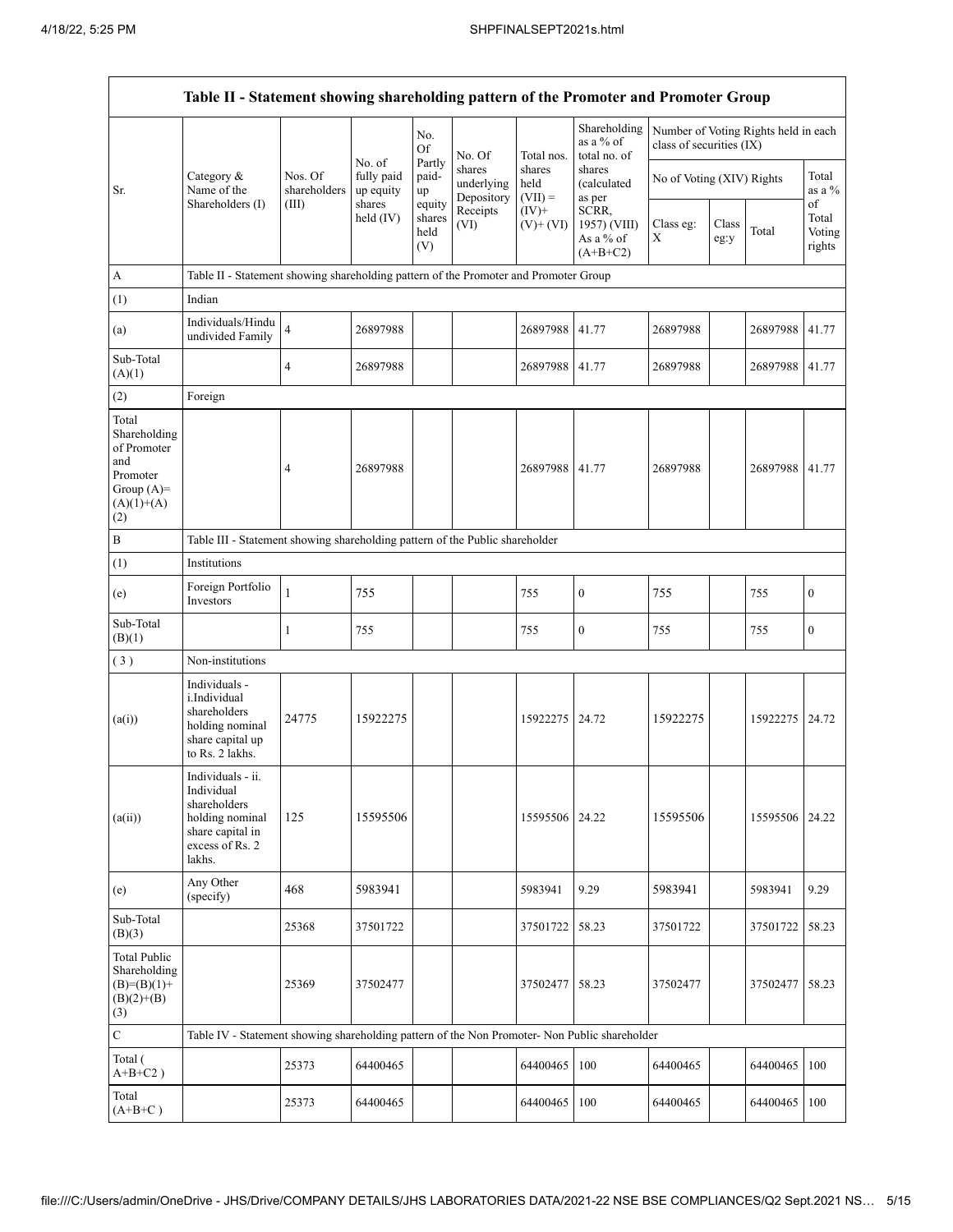|                                                                                         |                                                      |                                       |                                                           | Table II - Statement showing shareholding pattern of the Promoter and Promoter Group          |                                        |                                                            |                                                                        |                                                  |                                       |  |
|-----------------------------------------------------------------------------------------|------------------------------------------------------|---------------------------------------|-----------------------------------------------------------|-----------------------------------------------------------------------------------------------|----------------------------------------|------------------------------------------------------------|------------------------------------------------------------------------|--------------------------------------------------|---------------------------------------|--|
| Sr.                                                                                     | No. Of<br><b>Shares</b><br>Underlying<br>Outstanding | No. of<br><b>Shares</b><br>Underlying | No. Of Shares<br>Underlying<br>Outstanding<br>convertible | Shareholding, as a %<br>assuming full<br>conversion of<br>convertible securities (            | Number of<br>Locked in shares<br>(XII) |                                                            | Number of<br>Shares<br>pledged or<br>otherwise<br>encumbered<br>(XIII) |                                                  | Number of<br>equity shares<br>held in |  |
|                                                                                         | convertible<br>securities<br>(X)                     | Outstanding<br>Warrants<br>$(X_i)$    | securities and<br>No. Of<br>Warrants (Xi)<br>(a)          | as a percentage of<br>diluted share capital)<br>$(XI) = (VII)+(X) As a %$<br>of $(A+B+C2)$    | No. (a)                                | As $\mathbf a$<br>$%$ of<br>total<br>Shares<br>held<br>(b) | No.<br>(a)                                                             | As a<br>$%$ of<br>total<br>Shares<br>held<br>(b) | dematerialized<br>form $(XIV)$        |  |
| $\boldsymbol{A}$                                                                        |                                                      |                                       |                                                           | Table II - Statement showing shareholding pattern of the Promoter and Promoter Group          |                                        |                                                            |                                                                        |                                                  |                                       |  |
| (1)                                                                                     | Indian                                               |                                       |                                                           |                                                                                               |                                        |                                                            |                                                                        |                                                  |                                       |  |
| (a)                                                                                     |                                                      | 500000                                | 500000                                                    | 42.22                                                                                         | 11750000 43.68                         |                                                            |                                                                        |                                                  | 26897988                              |  |
| Sub-Total (A)<br>(1)                                                                    |                                                      | 500000                                | 500000                                                    | 42.22                                                                                         | 11750000 43.68                         |                                                            |                                                                        |                                                  | 26897988                              |  |
| (2)                                                                                     | Foreign                                              |                                       |                                                           |                                                                                               |                                        |                                                            |                                                                        |                                                  |                                       |  |
| Total<br>Shareholding<br>of Promoter<br>and Promoter<br>Group $(A)=$<br>$(A)(1)+(A)(2)$ |                                                      | 500000                                | 500000                                                    | 42.22                                                                                         | 11750000 43.68                         |                                                            |                                                                        |                                                  | 26897988                              |  |
| $\, {\bf B}$                                                                            |                                                      |                                       |                                                           | Table III - Statement showing shareholding pattern of the Public shareholder                  |                                        |                                                            |                                                                        |                                                  |                                       |  |
| (1)                                                                                     | Institutions                                         |                                       |                                                           |                                                                                               |                                        |                                                            |                                                                        |                                                  |                                       |  |
| (e)                                                                                     |                                                      |                                       |                                                           | $\mathbf{0}$                                                                                  | $\boldsymbol{0}$                       | $\boldsymbol{0}$                                           |                                                                        |                                                  | 755                                   |  |
| Sub-Total (B)<br>(1)                                                                    |                                                      |                                       |                                                           | $\boldsymbol{0}$                                                                              | 0                                      | $\boldsymbol{0}$                                           |                                                                        |                                                  | 755                                   |  |
| (3)                                                                                     | Non-institutions                                     |                                       |                                                           |                                                                                               |                                        |                                                            |                                                                        |                                                  |                                       |  |
| (a(i))                                                                                  |                                                      |                                       |                                                           | 24.53                                                                                         | $\boldsymbol{0}$                       | $\boldsymbol{0}$                                           |                                                                        |                                                  | 15922275                              |  |
| (a(ii))                                                                                 |                                                      |                                       |                                                           | 24.03                                                                                         | $\overline{0}$                         | $\overline{0}$                                             |                                                                        |                                                  | 15595506                              |  |
| (e)                                                                                     |                                                      |                                       |                                                           | 9.22                                                                                          | 3500000                                | 58.49                                                      |                                                                        |                                                  | 5983941                               |  |
| Sub-Total (B)<br>(3)                                                                    |                                                      |                                       |                                                           | 57.78                                                                                         | 3500000                                | 9.33                                                       |                                                                        |                                                  | 37501722                              |  |
| <b>Total Public</b><br>Shareholding<br>$(B)=(B)(1)+$<br>$(B)(2)+(B)(3)$                 |                                                      |                                       |                                                           | 57.78                                                                                         | 3500000                                | 9.33                                                       |                                                                        |                                                  | 37502477                              |  |
| $\mathbf C$                                                                             |                                                      |                                       |                                                           | Table IV - Statement showing shareholding pattern of the Non Promoter- Non Public shareholder |                                        |                                                            |                                                                        |                                                  |                                       |  |
| Total (<br>$A+B+C2$ )                                                                   |                                                      | 500000                                | 500000                                                    | 100                                                                                           | 15250000                               | 23.68                                                      |                                                                        |                                                  | 64400465                              |  |
| Total<br>$(A+B+C)$                                                                      |                                                      | 500000                                | 500000                                                    | 100                                                                                           | 15250000 23.68                         |                                                            |                                                                        |                                                  | 64400465                              |  |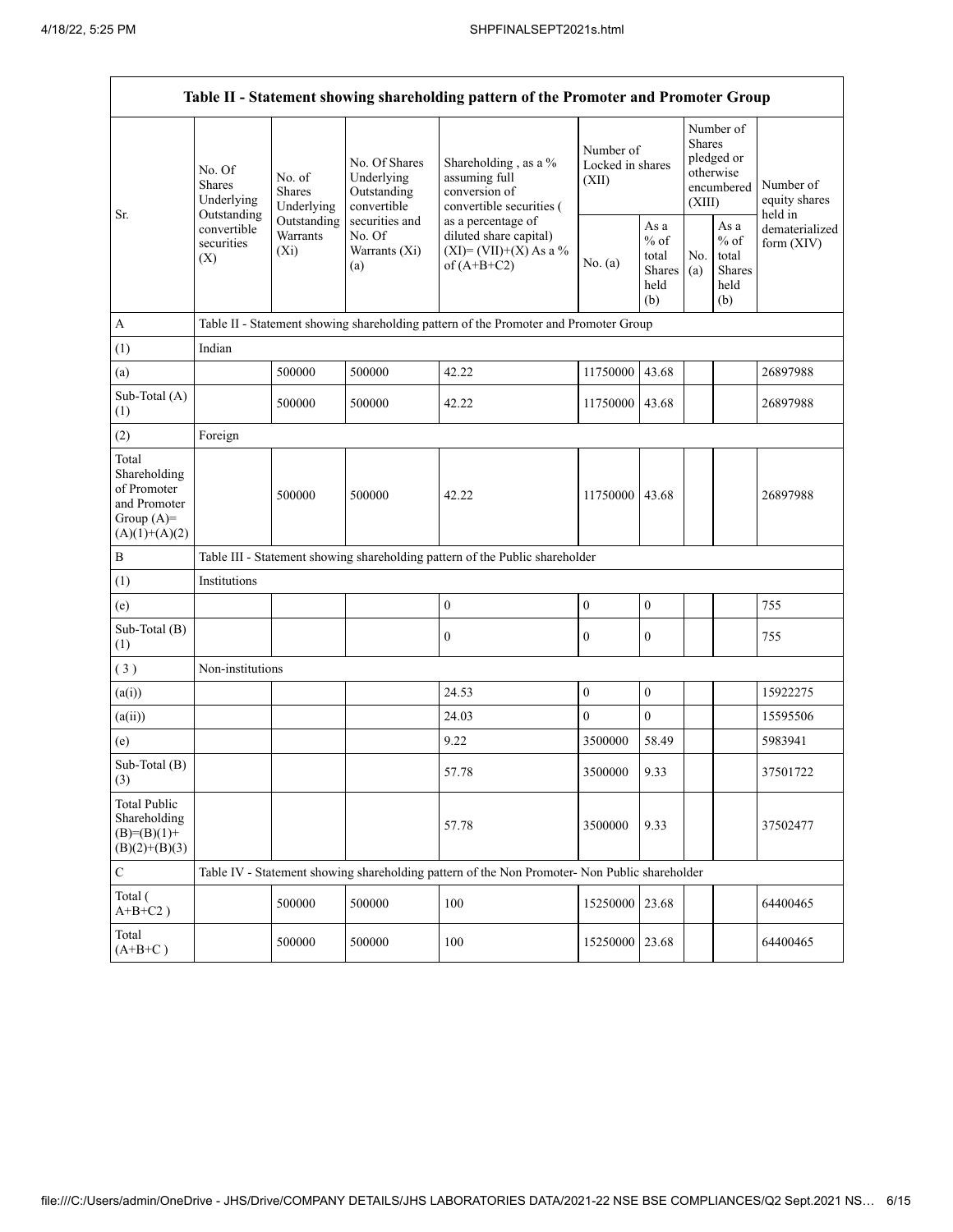|                                                                                                                                                                                          | Individuals/Hindu undivided Family |                                                               |                        |                                |                          |  |  |  |  |  |  |
|------------------------------------------------------------------------------------------------------------------------------------------------------------------------------------------|------------------------------------|---------------------------------------------------------------|------------------------|--------------------------------|--------------------------|--|--|--|--|--|--|
| Searial No.                                                                                                                                                                              | $\mathbf{1}$                       | $\overline{c}$                                                | 3                      | 4                              |                          |  |  |  |  |  |  |
| Name of the<br>Shareholders (I)                                                                                                                                                          | <b>NIKHIL</b><br><b>NANDA</b>      | <b>DALJIT SINGH</b><br><b>GREWAL</b>                          | <b>SUSHMA</b><br>NANDA | <b>HARISH CHANDER</b><br>NANDA | Click here to go<br>back |  |  |  |  |  |  |
| PAN(II)                                                                                                                                                                                  | AACPN9260H                         | AASPG5876E                                                    | ACOPN2668R             | AAHPN0300K                     | Total                    |  |  |  |  |  |  |
| No. of fully paid<br>up equity shares<br>held (IV)                                                                                                                                       | 23810774                           | 1500                                                          | 3065983                | 19731                          | 26897988                 |  |  |  |  |  |  |
| No. Of Partly paid-<br>up equity shares<br>held(V)                                                                                                                                       |                                    |                                                               |                        |                                |                          |  |  |  |  |  |  |
| No. Of shares<br>underlying<br>Depository<br>Receipts (VI)                                                                                                                               |                                    |                                                               |                        |                                |                          |  |  |  |  |  |  |
| Total nos. shares<br>held $(VII) = (IV) +$<br>$(V)$ + $(VI)$                                                                                                                             | 23810774                           | 1500                                                          | 3065983                | 19731                          | 26897988                 |  |  |  |  |  |  |
| Shareholding as a<br>% of total no. of<br>shares (calculated<br>as per SCRR,<br>1957) (VIII) As a<br>% of $(A+B+C2)$                                                                     | 36.97                              | $\boldsymbol{0}$                                              | 4.76                   | 0.03                           | 41.77                    |  |  |  |  |  |  |
|                                                                                                                                                                                          |                                    | Number of Voting Rights held in each class of securities (IX) |                        |                                |                          |  |  |  |  |  |  |
| Class eg:X                                                                                                                                                                               | 23810774                           | 1500                                                          | 3065983                | 19731                          | 26897988                 |  |  |  |  |  |  |
| Class eg:y                                                                                                                                                                               |                                    |                                                               |                        |                                |                          |  |  |  |  |  |  |
| Total                                                                                                                                                                                    | 23810774                           | 1500                                                          | 3065983                | 19731                          | 26897988                 |  |  |  |  |  |  |
| Total as a % of<br><b>Total Voting rights</b>                                                                                                                                            | 36.97                              | $\boldsymbol{0}$                                              | 4.76                   | 0.03                           | 41.77                    |  |  |  |  |  |  |
| No. Of Shares<br>Underlying<br>Outstanding<br>convertible<br>securities $(X)$                                                                                                            |                                    |                                                               |                        |                                |                          |  |  |  |  |  |  |
| No. of Shares<br>Underlying<br>Outstanding<br>Warrants (Xi)                                                                                                                              | 500000                             | $\boldsymbol{0}$                                              | 0                      | $\boldsymbol{0}$               | 500000                   |  |  |  |  |  |  |
| No. Of Shares<br>Underlying<br>Outstanding<br>convertible<br>securities and No.<br>Of Warrants (Xi)<br>(a)                                                                               | 500000                             | $\mathbf{0}$                                                  | $\boldsymbol{0}$       | 0                              | 500000                   |  |  |  |  |  |  |
| Shareholding, as a<br>% assuming full<br>conversion of<br>convertible<br>securities (as a<br>percentage of<br>diluted share<br>capital) (XI)=<br>$(VII)+(Xi)(a)$ As a<br>% of $(A+B+C2)$ | 37.46                              | $\mathbf{0}$                                                  | 4.72                   | 0.03                           | 42.22                    |  |  |  |  |  |  |
| Number of Locked in shares (XII)                                                                                                                                                         |                                    |                                                               |                        |                                |                          |  |  |  |  |  |  |
| No. $(a)$                                                                                                                                                                                | 11750000                           | $\boldsymbol{0}$                                              | $\boldsymbol{0}$       | $\boldsymbol{0}$               | 11750000                 |  |  |  |  |  |  |
| As a % of total<br>Shares held (b)                                                                                                                                                       | 49.35                              | $\mathbf{0}$                                                  | $\boldsymbol{0}$       | $\boldsymbol{0}$               | 43.68                    |  |  |  |  |  |  |
|                                                                                                                                                                                          |                                    | Number of Shares pledged or otherwise encumbered (XIII)       |                        |                                |                          |  |  |  |  |  |  |
| No. $(a)$                                                                                                                                                                                |                                    |                                                               |                        |                                |                          |  |  |  |  |  |  |
|                                                                                                                                                                                          |                                    |                                                               |                        |                                |                          |  |  |  |  |  |  |

## file:///C:/Users/admin/OneDrive - JHS/Drive/COMPANY DETAILS/JHS LABORATORIES DATA/2021-22 NSE BSE COMPLIANCES/Q2 Sept.2021 NS… 7/15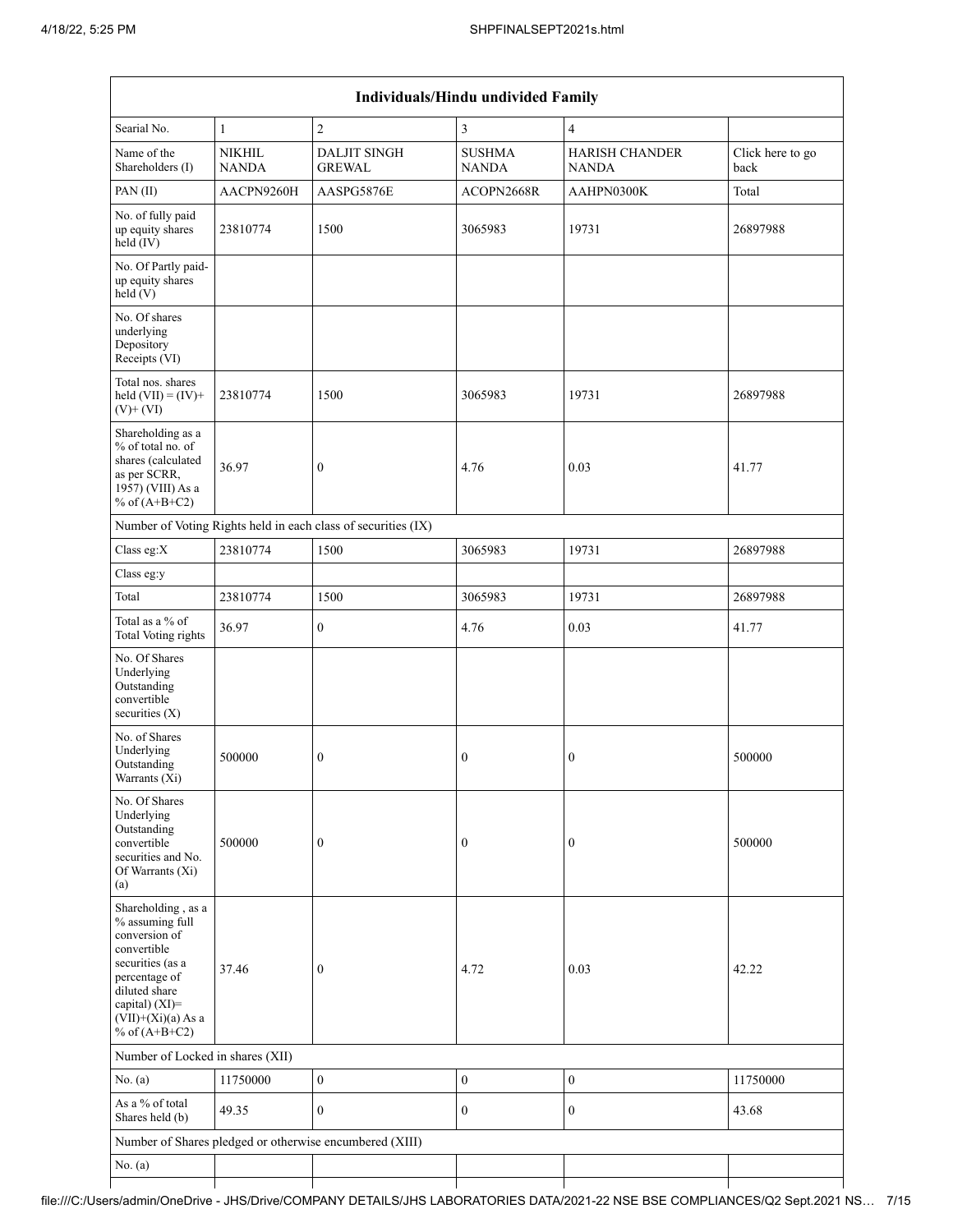## 4/18/22, 5:25 PM SHPFINALSEPT2021s.html

| As a % of total<br>Shares held (b)                                   |          |                |                |                |          |
|----------------------------------------------------------------------|----------|----------------|----------------|----------------|----------|
| Number of equity<br>shares held in<br>dematerialized<br>form $(XIV)$ | 23810774 | 1500           | 3065983        | 19731          | 26897988 |
| Reason for not providing PAN                                         |          |                |                |                |          |
| Reason for not<br>providing PAN                                      |          |                |                |                |          |
| Shareholder type                                                     | Promoter | Promoter Group | Promoter Group | Promoter Group |          |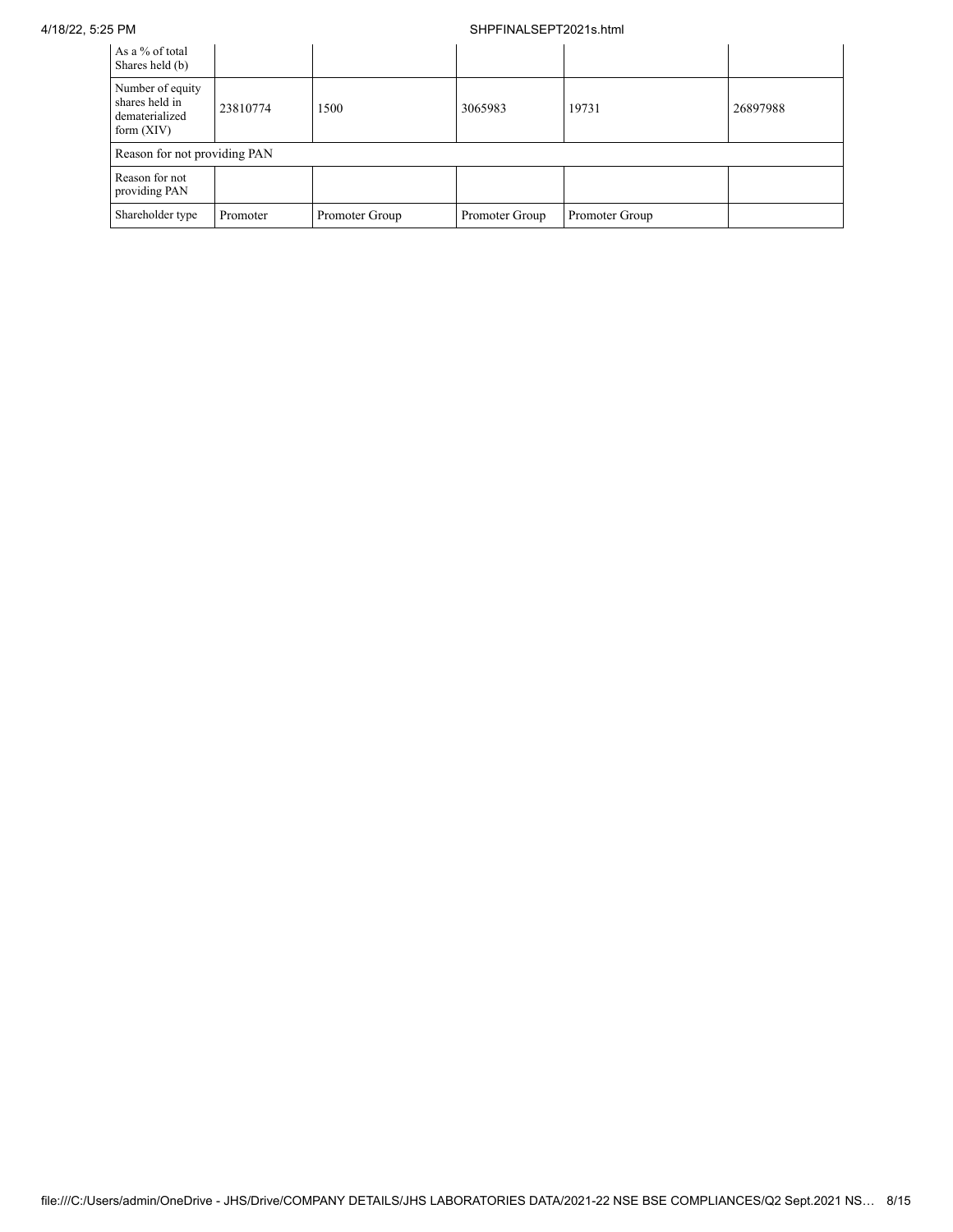|                                                                                                                                                                                      |                  |                  |                         | Individuals - ii. Individual shareholders holding nominal share capital in excess of Rs. 2 lakhs. |                       |
|--------------------------------------------------------------------------------------------------------------------------------------------------------------------------------------|------------------|------------------|-------------------------|---------------------------------------------------------------------------------------------------|-----------------------|
| Searial No.                                                                                                                                                                          | $\mathbf{1}$     | $\sqrt{2}$       | $\overline{\mathbf{3}}$ | $\overline{\mathbf{4}}$                                                                           |                       |
| Name of the<br>Shareholders (I)                                                                                                                                                      | AMIT SAXENA      | NIKHIL VORA      | VIJAY MOHAN GOVILA      | VORA CHAITALI NIKHIL                                                                              | Click here to go back |
| PAN(II)                                                                                                                                                                              | AATPS9756Q       | AAXPV2953N       | ABSPG9975D              | AECPV0195B                                                                                        | Total                 |
| No. of fully paid<br>up equity shares<br>held (IV)                                                                                                                                   | 1482777          | 2094547          | 2500000                 | 2000000                                                                                           | 8077324               |
| No. Of Partly paid-<br>up equity shares<br>held(V)                                                                                                                                   |                  |                  |                         |                                                                                                   |                       |
| No. Of shares<br>underlying<br>Depository<br>Receipts (VI)                                                                                                                           |                  |                  |                         |                                                                                                   |                       |
| Total nos. shares<br>held $(VII) = (IV) +$<br>$(V)$ + $(VI)$                                                                                                                         | 1482777          | 2094547          | 2500000                 | 2000000                                                                                           | 8077324               |
| Shareholding as a<br>% of total no. of<br>shares (calculated<br>as per SCRR,<br>1957) (VIII) As a<br>% of $(A+B+C2)$                                                                 | 2.3              | 3.25             | 3.88                    | 3.11                                                                                              | 12.54                 |
| Number of Voting Rights held in each class of securities (IX)                                                                                                                        |                  |                  |                         |                                                                                                   |                       |
| Class eg: X                                                                                                                                                                          | 1482777          | 2094547          | 2500000                 | 2000000                                                                                           | 8077324               |
| Class eg:y                                                                                                                                                                           |                  |                  |                         |                                                                                                   |                       |
| Total                                                                                                                                                                                | 1482777          | 2094547          | 2500000                 | 2000000                                                                                           | 8077324               |
| Total as a % of<br>Total Voting rights                                                                                                                                               | 2.3              | 3.25             | 3.88                    | 3.11                                                                                              | 12.54                 |
| No. Of Shares<br>Underlying<br>Outstanding<br>convertible<br>securities $(X)$                                                                                                        |                  |                  |                         |                                                                                                   |                       |
| No. of Shares<br>Underlying<br>Outstanding<br>Warrants (Xi)                                                                                                                          |                  |                  |                         |                                                                                                   |                       |
| No. Of Shares<br>Underlying<br>Outstanding<br>convertible<br>securities and No.<br>Of Warrants (Xi)<br>(a)                                                                           |                  |                  |                         |                                                                                                   |                       |
| Shareholding, as a<br>% assuming full<br>conversion of<br>convertible<br>securities (as a<br>percentage of<br>diluted share<br>capital) (XI)=<br>$(VII)+(X)$ As a %<br>of $(A+B+C2)$ | 2.28             | 3.23             | 3.85                    | 3.08                                                                                              | 12.45                 |
| Number of Locked in shares (XII)                                                                                                                                                     |                  |                  |                         |                                                                                                   |                       |
| No. $(a)$                                                                                                                                                                            | $\boldsymbol{0}$ | $\boldsymbol{0}$ | $\boldsymbol{0}$        | $\boldsymbol{0}$                                                                                  | $\boldsymbol{0}$      |
| As a % of total<br>Shares held (b)                                                                                                                                                   | $\overline{0}$   | $\boldsymbol{0}$ | $\boldsymbol{0}$        | $\boldsymbol{0}$                                                                                  | $\boldsymbol{0}$      |
| Number of equity<br>shares held in<br>dematerialized<br>form (XIV)                                                                                                                   | 1482777          | 2094547          | 2500000                 | 2000000                                                                                           | 8077324               |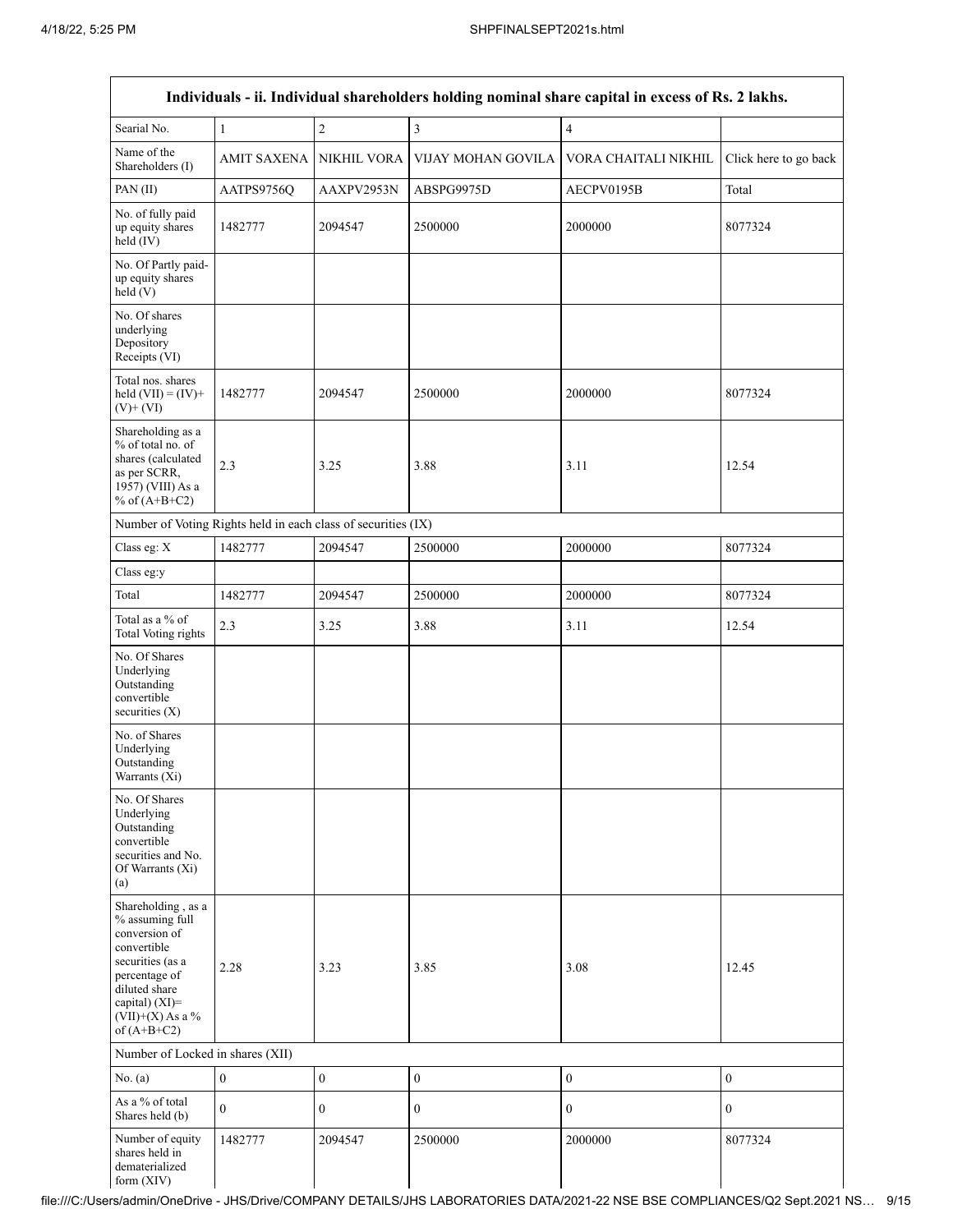| Reason for not providing PAN    |  |  |  |
|---------------------------------|--|--|--|
| Reason for not<br>providing PAN |  |  |  |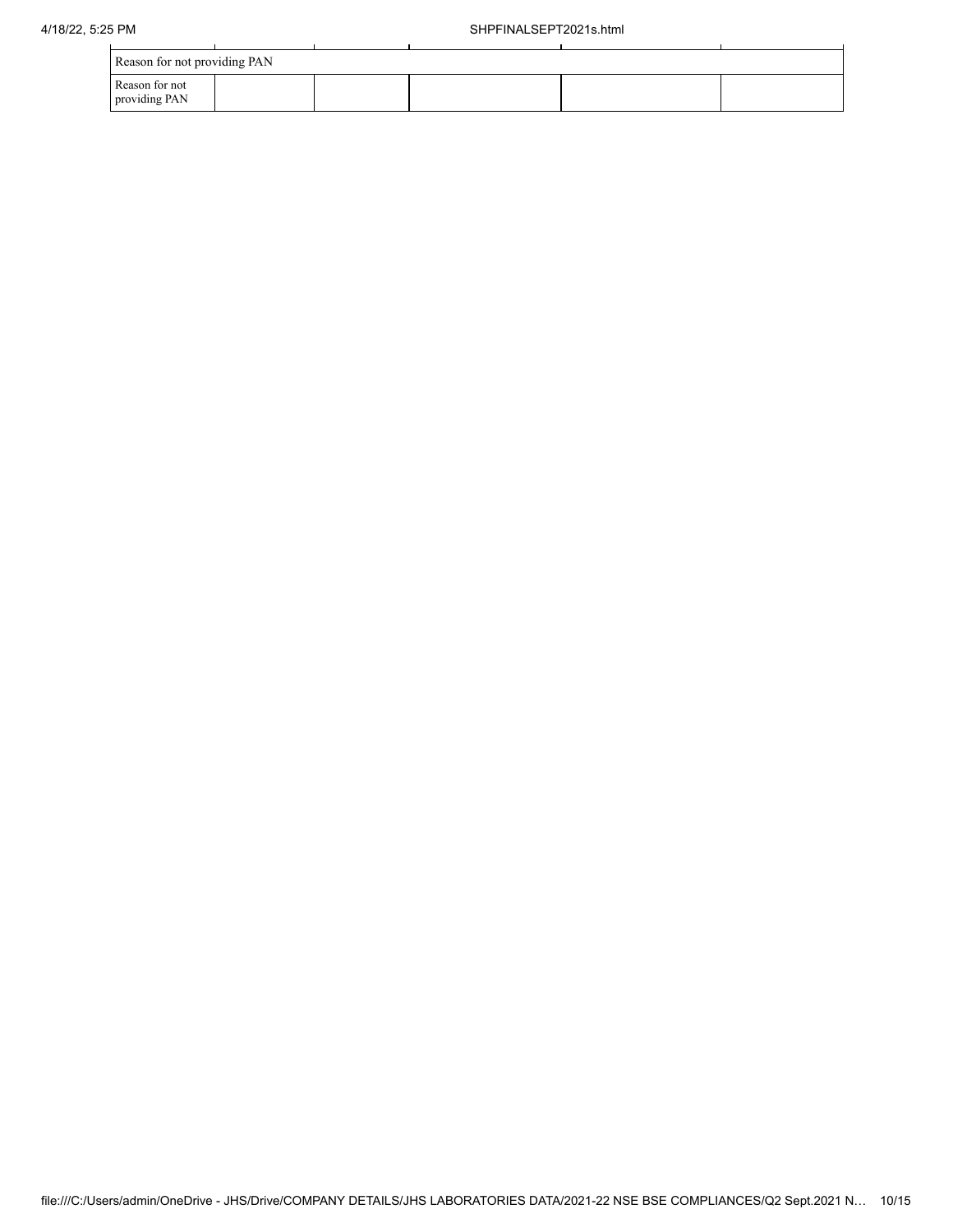|                                                                                                                                                                                      | Any Other (specify)                                           |                                              |                                              |                            |                              |                     |                |  |  |  |  |  |
|--------------------------------------------------------------------------------------------------------------------------------------------------------------------------------------|---------------------------------------------------------------|----------------------------------------------|----------------------------------------------|----------------------------|------------------------------|---------------------|----------------|--|--|--|--|--|
| Searial No.                                                                                                                                                                          | $\mathbf{1}$                                                  | $\overline{c}$                               | 3                                            | $\overline{4}$             | 5                            | 6                   | $\overline{7}$ |  |  |  |  |  |
| Category                                                                                                                                                                             | <b>Bodies Corporate</b>                                       | <b>Bodies Corporate</b>                      | <b>Bodies Corporate</b>                      | <b>Bodies</b><br>Corporate | Non-Resident<br>Indian (NRI) | Clearing<br>Members | <b>IEPF</b>    |  |  |  |  |  |
| Category / More<br>than 1 percentage                                                                                                                                                 | More than 1<br>percentage of<br>shareholding                  | More than 1<br>percentage of<br>shareholding | More than 1<br>percentage of<br>shareholding | Category                   | Category                     | Category            | Category       |  |  |  |  |  |
| Name of the<br>Shareholders (I)                                                                                                                                                      | PARKER MULTI<br><b>COMMODITIES</b>                            | <b>GRK ASSOCIATES</b><br>PRIVATE LIMITED     | <b>ZAVERI</b><br>FINSTOCK PVT.<br>LTD.       |                            |                              |                     |                |  |  |  |  |  |
| PAN(II)                                                                                                                                                                              | AAACP9355J                                                    | AAECG0933F                                   | AAACZ1117A                                   |                            |                              |                     |                |  |  |  |  |  |
| No. of the<br>Shareholders (I)                                                                                                                                                       | $\mathbf{1}$                                                  | $\mathbf{1}$                                 | 1                                            | 113                        | 220                          | 34                  | 1              |  |  |  |  |  |
| No. of fully paid<br>up equity shares<br>held (IV)                                                                                                                                   | 1750000                                                       | 699742                                       | 1750000                                      | 5288293                    | 467518                       | 53629               | 42796          |  |  |  |  |  |
| No. Of Partly paid-<br>up equity shares<br>held (V)                                                                                                                                  |                                                               |                                              |                                              |                            |                              |                     |                |  |  |  |  |  |
| No. Of shares<br>underlying<br>Depository<br>Receipts (VI)                                                                                                                           |                                                               |                                              |                                              |                            |                              |                     |                |  |  |  |  |  |
| Total nos. shares<br>held $(VII) = (IV) +$<br>$(V)$ + $(VI)$                                                                                                                         | 1750000                                                       | 699742                                       | 1750000                                      | 5288293                    | 467518                       | 53629               | 42796          |  |  |  |  |  |
| Shareholding as a<br>% of total no. of<br>shares (calculated<br>as per SCRR,<br>1957) (VIII) As a<br>% of $(A+B+C2)$                                                                 | 2.72                                                          | 1.09                                         | 2.72                                         | 8.21                       | 0.73                         | 0.08                | 0.07           |  |  |  |  |  |
|                                                                                                                                                                                      | Number of Voting Rights held in each class of securities (IX) |                                              |                                              |                            |                              |                     |                |  |  |  |  |  |
| Class eg: X                                                                                                                                                                          | 1750000                                                       | 699742                                       | 1750000                                      | 5288293                    | 467518                       | 53629               | 42796          |  |  |  |  |  |
| Class eg:y                                                                                                                                                                           |                                                               |                                              |                                              |                            |                              |                     |                |  |  |  |  |  |
| Total                                                                                                                                                                                | 1750000                                                       | 699742                                       | 1750000                                      | 5288293                    | 467518                       | 53629               | 42796          |  |  |  |  |  |
| Total as a % of<br>Total Voting rights                                                                                                                                               | 2.72                                                          | 1.09                                         | 2.72                                         | 8.21                       | 0.73                         | $0.08\,$            | $0.07\,$       |  |  |  |  |  |
| No. Of Shares<br>Underlying<br>Outstanding<br>convertible<br>securities (X)                                                                                                          |                                                               |                                              |                                              |                            |                              |                     |                |  |  |  |  |  |
| No. of Shares<br>Underlying<br>Outstanding<br>Warrants $(X_i)$                                                                                                                       |                                                               |                                              |                                              |                            |                              |                     |                |  |  |  |  |  |
| No. Of Shares<br>Underlying<br>Outstanding<br>convertible<br>securities and No.<br>Of Warrants (Xi)<br>(a)                                                                           |                                                               |                                              |                                              |                            |                              |                     |                |  |  |  |  |  |
| Shareholding, as a<br>% assuming full<br>conversion of<br>convertible<br>securities (as a<br>percentage of<br>diluted share<br>capital) (XI)=<br>$(VII)+(X)$ As a %<br>of $(A+B+C2)$ | 2.7                                                           | 1.08                                         | 2.7                                          | 8.15                       | 0.72                         | 0.08                | 0.07           |  |  |  |  |  |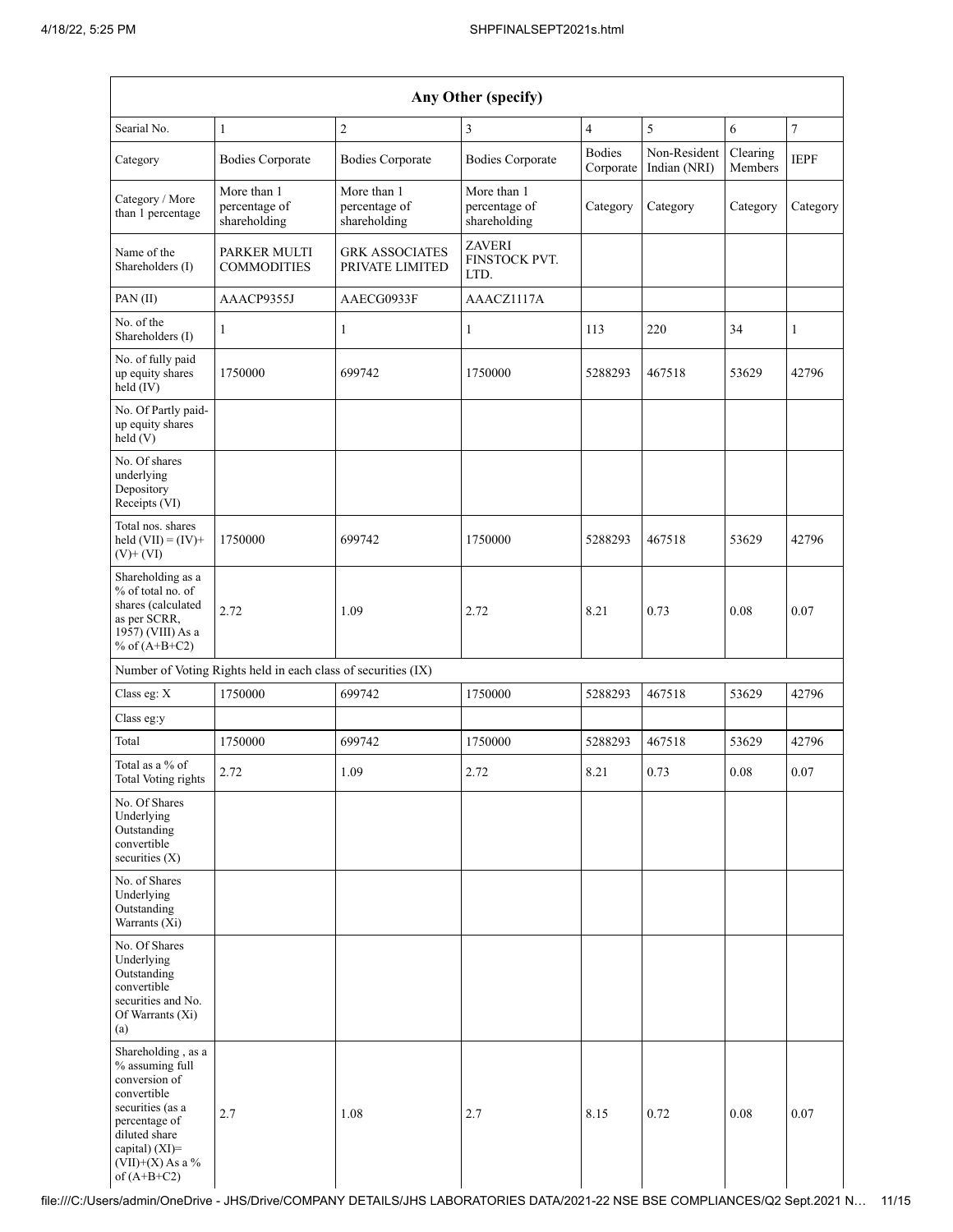|                                                                      | Number of Locked in shares (XII) |          |         |         |                  |          |                |  |  |  |  |  |
|----------------------------------------------------------------------|----------------------------------|----------|---------|---------|------------------|----------|----------------|--|--|--|--|--|
| No. (a)                                                              | 1750000                          | $\theta$ | 1750000 | 3500000 | $\theta$         | $\theta$ | $\Omega$       |  |  |  |  |  |
| As a % of total<br>Shares held (b)                                   | 100                              | 0        | 100     | 66.18   | $\boldsymbol{0}$ | 0        | $\overline{0}$ |  |  |  |  |  |
| Number of equity<br>shares held in<br>dematerialized<br>form $(XIV)$ | 1750000                          | 699742   | 1750000 | 5288293 | 467518           | 53629    | 42796          |  |  |  |  |  |
| Reason for not providing PAN                                         |                                  |          |         |         |                  |          |                |  |  |  |  |  |
| Reason for not<br>providing PAN                                      |                                  |          |         |         |                  |          |                |  |  |  |  |  |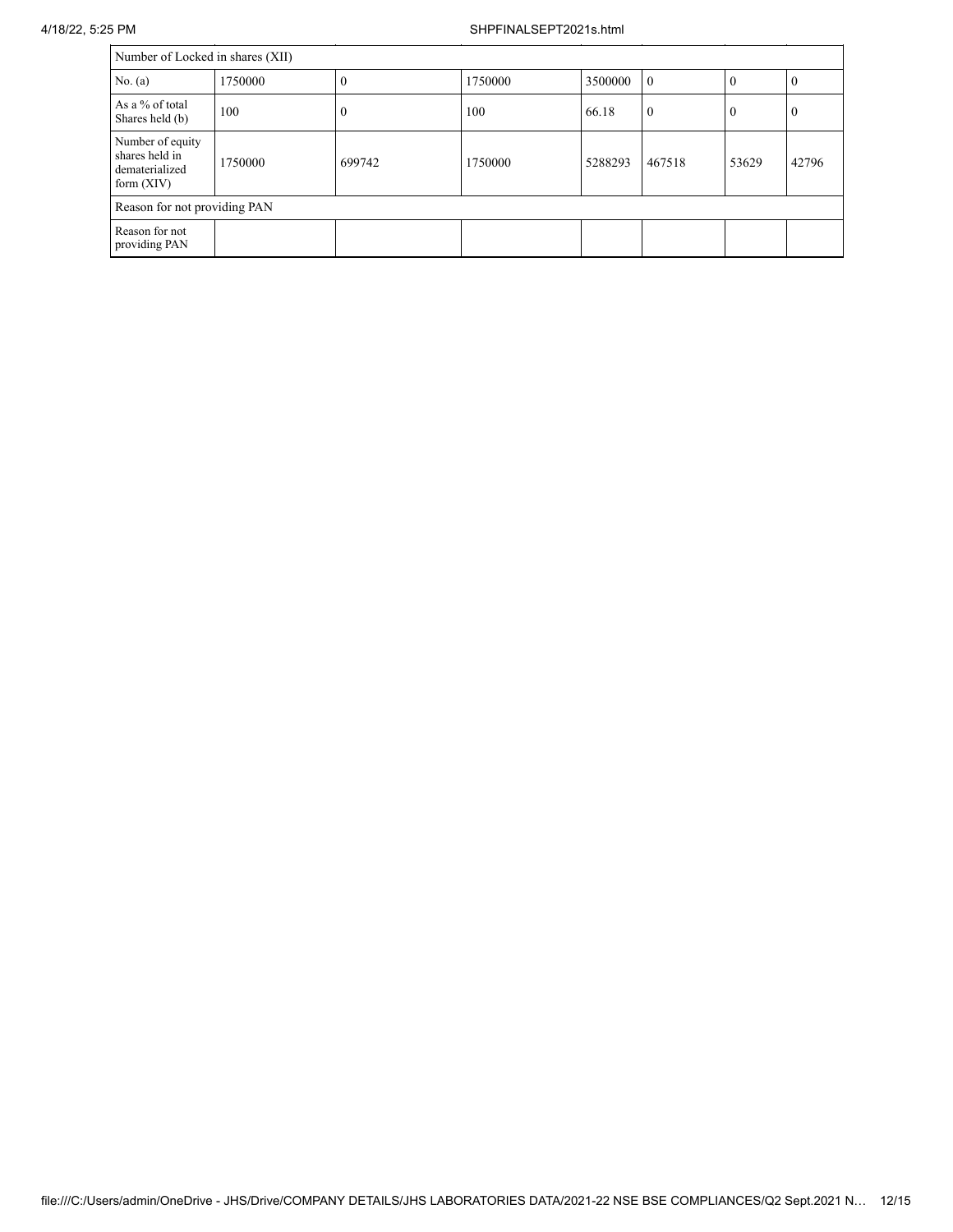| Any Other (specify)                                                                                                                                                                  |                                                               |                       |  |
|--------------------------------------------------------------------------------------------------------------------------------------------------------------------------------------|---------------------------------------------------------------|-----------------------|--|
| Searial No.                                                                                                                                                                          | $\,8\,$                                                       |                       |  |
| Category                                                                                                                                                                             | Others                                                        |                       |  |
| Category / More<br>than 1 percentage                                                                                                                                                 | Category                                                      |                       |  |
| Name of the<br>Shareholders (I)                                                                                                                                                      | Non Resident Non Repartriates                                 | Click here to go back |  |
| PAN(II)                                                                                                                                                                              |                                                               | Total                 |  |
| No. of the<br>Shareholders (I)                                                                                                                                                       | 100                                                           | 468                   |  |
| No. of fully paid<br>up equity shares<br>$held$ (IV)                                                                                                                                 | 131705                                                        | 5983941               |  |
| No. Of Partly paid-<br>up equity shares<br>held(V)                                                                                                                                   |                                                               |                       |  |
| No. Of shares<br>underlying<br>Depository<br>Receipts (VI)                                                                                                                           |                                                               |                       |  |
| Total nos. shares<br>held $(VII) = (IV) +$<br>$(V)$ + $(VI)$                                                                                                                         | 131705                                                        | 5983941               |  |
| Shareholding as a<br>% of total no. of<br>shares (calculated<br>as per SCRR,<br>1957) (VIII) As a<br>% of $(A+B+C2)$                                                                 | 0.2                                                           | 9.29                  |  |
|                                                                                                                                                                                      | Number of Voting Rights held in each class of securities (IX) |                       |  |
| Class eg: X                                                                                                                                                                          | 131705                                                        | 5983941               |  |
| Class eg:y                                                                                                                                                                           |                                                               |                       |  |
| Total                                                                                                                                                                                | 131705                                                        | 5983941               |  |
| Total as a % of<br><b>Total Voting rights</b>                                                                                                                                        | 0.2                                                           | 9.29                  |  |
| No. Of Shares<br>Underlying<br>Outstanding<br>convertible<br>securities (X)                                                                                                          |                                                               |                       |  |
| No. of Shares<br>Underlying<br>Outstanding<br>Warrants (Xi)                                                                                                                          |                                                               |                       |  |
| No. Of Shares<br>Underlying<br>Outstanding<br>convertible<br>securities and No.<br>Of Warrants (Xi)<br>(a)                                                                           |                                                               |                       |  |
| Shareholding, as a<br>% assuming full<br>conversion of<br>convertible<br>securities (as a<br>percentage of<br>diluted share<br>capital) (XI)=<br>$(VII)+(X)$ As a %<br>of $(A+B+C2)$ | 0.2                                                           | 9.22                  |  |
| Number of Locked in shares (XII)                                                                                                                                                     |                                                               |                       |  |
| No. (a)                                                                                                                                                                              | $\boldsymbol{0}$                                              | 3500000               |  |

file:///C:/Users/admin/OneDrive - JHS/Drive/COMPANY DETAILS/JHS LABORATORIES DATA/2021-22 NSE BSE COMPLIANCES/Q2 Sept.2021 N… 13/15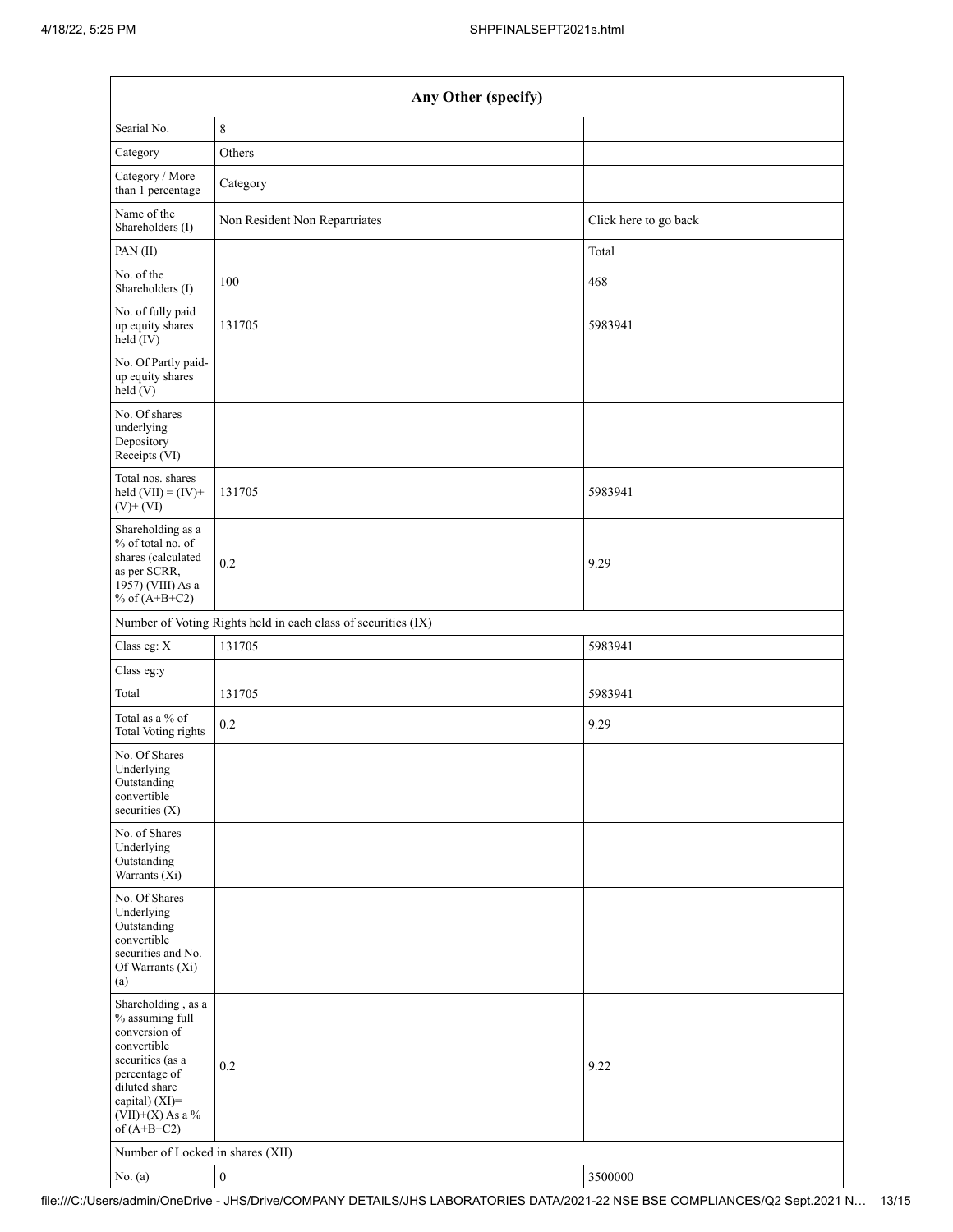| As a % of total<br>Shares held (b)                                   | $\theta$ | 58.49   |  |
|----------------------------------------------------------------------|----------|---------|--|
| Number of equity<br>shares held in<br>dematerialized<br>form $(XIV)$ | 131705   | 5983941 |  |
| Reason for not providing PAN                                         |          |         |  |
| Reason for not<br>providing PAN                                      |          |         |  |